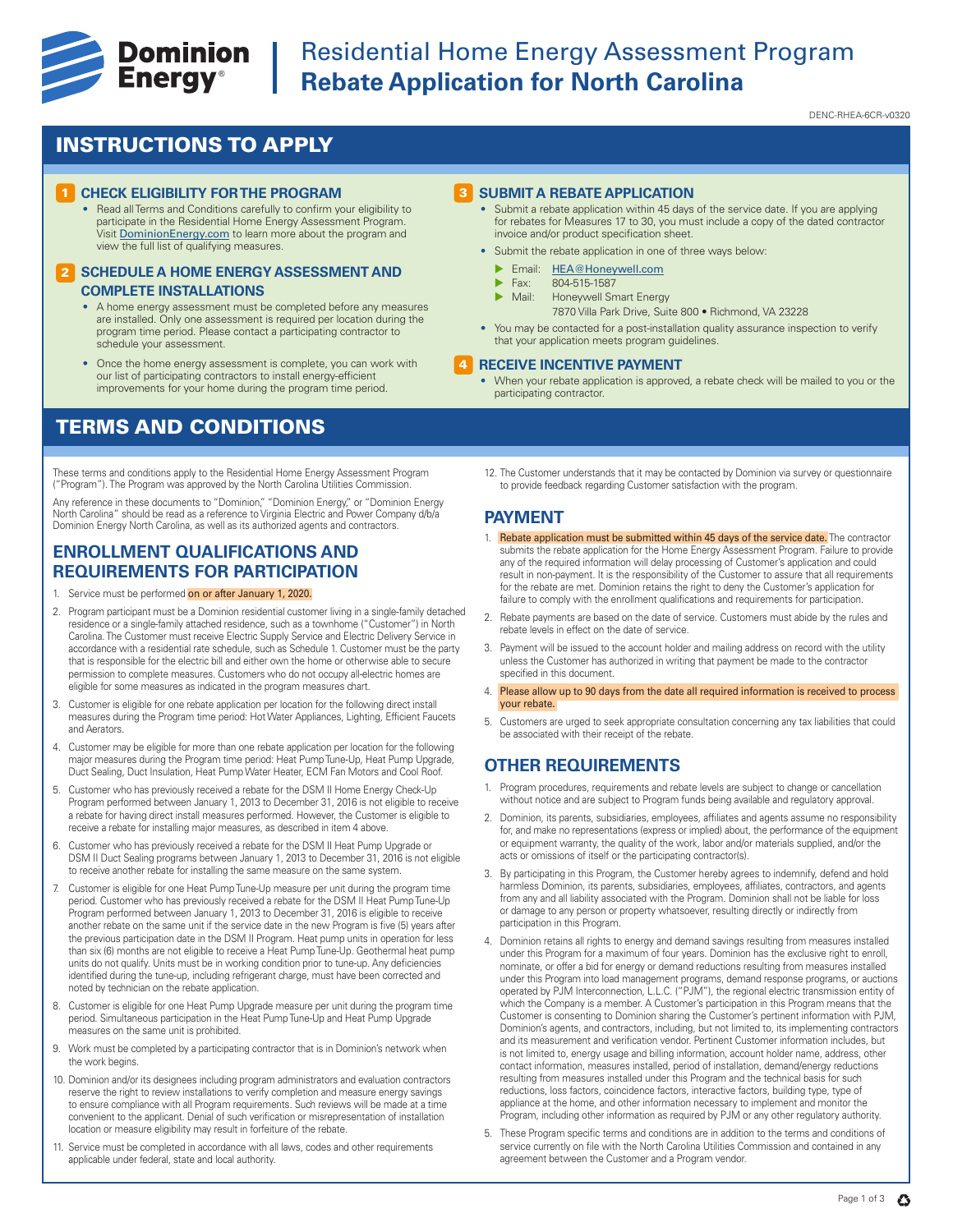

DENC-RHEA-6CR-v0320

## Residential Home Energy Assessment Program A DDI ICATION FOR NORTH CAROL

| .<br>()<br>APPLICATION CHECKLI | Complete the checklist below and submit all required documents. Rebate cannot be processed with any missing information or blank fields.<br>Who is submitting this rebate application? Customer Contractor<br>(Your Initials) HAVE READ THE INSTRUCTIONS AND TERMS AND CONDITIONS ON PAGE 1.<br>Completed home energy assessment.<br>Completed entire rebate application.<br>Attached a copy of the dated invoice from the contractor who performed the work for Measures 17 to 30 only. (Not applicable for Measures 1 to 16)<br>Included the Product Specification Sheet for installing each of the following measures. Please select all that apply and specify item<br>numbers from Rebate Chart.<br>Measure 22 - 26 - HVAC System Upgrade (Submit AHRI Certificate): ________<br>Measure 28 - 29 - ECM Fan Motor:<br>✔ Submit in one of three ways: |                           | Email: HEA@Honeywell.com<br>Fax: 804-515-1587<br>Mail: Honeywell Smart Energy, 7870 Villa Park Drive, Suite 800, Richmond, VA 23228 |                              |                                                                                                                  |                                                                                                              |        |  | Measure 30 - Cool Roof | Measure 27 - Water Heater |           |  |  |
|--------------------------------|----------------------------------------------------------------------------------------------------------------------------------------------------------------------------------------------------------------------------------------------------------------------------------------------------------------------------------------------------------------------------------------------------------------------------------------------------------------------------------------------------------------------------------------------------------------------------------------------------------------------------------------------------------------------------------------------------------------------------------------------------------------------------------------------------------------------------------------------------------|---------------------------|-------------------------------------------------------------------------------------------------------------------------------------|------------------------------|------------------------------------------------------------------------------------------------------------------|--------------------------------------------------------------------------------------------------------------|--------|--|------------------------|---------------------------|-----------|--|--|
|                                | Name on Dominion Energy Account:                                                                                                                                                                                                                                                                                                                                                                                                                                                                                                                                                                                                                                                                                                                                                                                                                         |                           |                                                                                                                                     |                              | <b>Dominion Energy Account Number:</b>                                                                           |                                                                                                              |        |  |                        |                           |           |  |  |
|                                | Service Address:                                                                                                                                                                                                                                                                                                                                                                                                                                                                                                                                                                                                                                                                                                                                                                                                                                         |                           |                                                                                                                                     |                              |                                                                                                                  |                                                                                                              |        |  |                        |                           |           |  |  |
|                                | City:                                                                                                                                                                                                                                                                                                                                                                                                                                                                                                                                                                                                                                                                                                                                                                                                                                                    | State:                    | Zip Code:                                                                                                                           |                              |                                                                                                                  |                                                                                                              |        |  |                        |                           |           |  |  |
| ທ                              | Key Contact Name:                                                                                                                                                                                                                                                                                                                                                                                                                                                                                                                                                                                                                                                                                                                                                                                                                                        |                           |                                                                                                                                     | <b>REBATE PAYMENT METHOD</b> |                                                                                                                  |                                                                                                              |        |  |                        |                           |           |  |  |
| ய                              | Email Address:                                                                                                                                                                                                                                                                                                                                                                                                                                                                                                                                                                                                                                                                                                                                                                                                                                           |                           |                                                                                                                                     |                              |                                                                                                                  | _______ (Your Initials) understand that my rebate<br>incentive in the amount of \$ _______ will be paid      |        |  |                        |                           |           |  |  |
| $\overline{\square}$           | Home Phone:                                                                                                                                                                                                                                                                                                                                                                                                                                                                                                                                                                                                                                                                                                                                                                                                                                              | Work Phone:               |                                                                                                                                     |                              | directly to the contractor specified in this document<br>and recognize that I have received the equivalent value |                                                                                                              |        |  |                        |                           |           |  |  |
| STOMER                         | lease this property.<br>l lown                                                                                                                                                                                                                                                                                                                                                                                                                                                                                                                                                                                                                                                                                                                                                                                                                           | on the property?<br>  Yes | Do you have authority to approve work<br>1 No                                                                                       |                              |                                                                                                                  | of this amount through services provided, unless I<br>check here $\Box$ to have the rebate check sent to me. |        |  |                        |                           |           |  |  |
| Ξ<br>$\overline{\mathcal{C}}$  | The following question is optional:<br>Did the rebate incentive offered by Dominion Energy have any influence in your decision<br>to have the work performed?<br>  Yes<br>l No                                                                                                                                                                                                                                                                                                                                                                                                                                                                                                                                                                                                                                                                           |                           |                                                                                                                                     |                              | Building Type (Check one): Single-Family Detached<br>Single-Family Attached                                      |                                                                                                              |        |  |                        |                           |           |  |  |
|                                | By signing this application, I agree to the above terms and conditions. I authorize Dominion Energy North Carolina to release pertinent electrical usage information<br>through Honeywell Smart Energy as their implementation contractor to the participating contractor listed below. I certify that I am the Dominion Energy North Carolina<br>customer and owner or lessee of the residence described above.                                                                                                                                                                                                                                                                                                                                                                                                                                         |                           |                                                                                                                                     |                              |                                                                                                                  |                                                                                                              |        |  |                        |                           |           |  |  |
|                                | <b>Customer Name (please print)</b>                                                                                                                                                                                                                                                                                                                                                                                                                                                                                                                                                                                                                                                                                                                                                                                                                      |                           |                                                                                                                                     |                              | <b>Customer Signature</b>                                                                                        |                                                                                                              |        |  |                        | Date                      |           |  |  |
|                                | Company Name:                                                                                                                                                                                                                                                                                                                                                                                                                                                                                                                                                                                                                                                                                                                                                                                                                                            |                           |                                                                                                                                     |                              |                                                                                                                  | Technician Name:                                                                                             |        |  |                        |                           |           |  |  |
|                                | <b>Company Street Address</b>                                                                                                                                                                                                                                                                                                                                                                                                                                                                                                                                                                                                                                                                                                                                                                                                                            |                           |                                                                                                                                     |                              | Service Date:                                                                                                    |                                                                                                              |        |  |                        |                           |           |  |  |
|                                | City:                                                                                                                                                                                                                                                                                                                                                                                                                                                                                                                                                                                                                                                                                                                                                                                                                                                    |                           |                                                                                                                                     |                              |                                                                                                                  |                                                                                                              | State: |  |                        |                           | Zip Code: |  |  |
| CONTRACTOR DETAILS             | Company Phone:                                                                                                                                                                                                                                                                                                                                                                                                                                                                                                                                                                                                                                                                                                                                                                                                                                           | Email Address:            |                                                                                                                                     |                              |                                                                                                                  |                                                                                                              |        |  |                        |                           |           |  |  |
|                                |                                                                                                                                                                                                                                                                                                                                                                                                                                                                                                                                                                                                                                                                                                                                                                                                                                                          |                           |                                                                                                                                     |                              |                                                                                                                  |                                                                                                              |        |  |                        |                           |           |  |  |
|                                | <b>Technician Signature</b>                                                                                                                                                                                                                                                                                                                                                                                                                                                                                                                                                                                                                                                                                                                                                                                                                              |                           | Date                                                                                                                                |                              |                                                                                                                  |                                                                                                              |        |  |                        |                           |           |  |  |